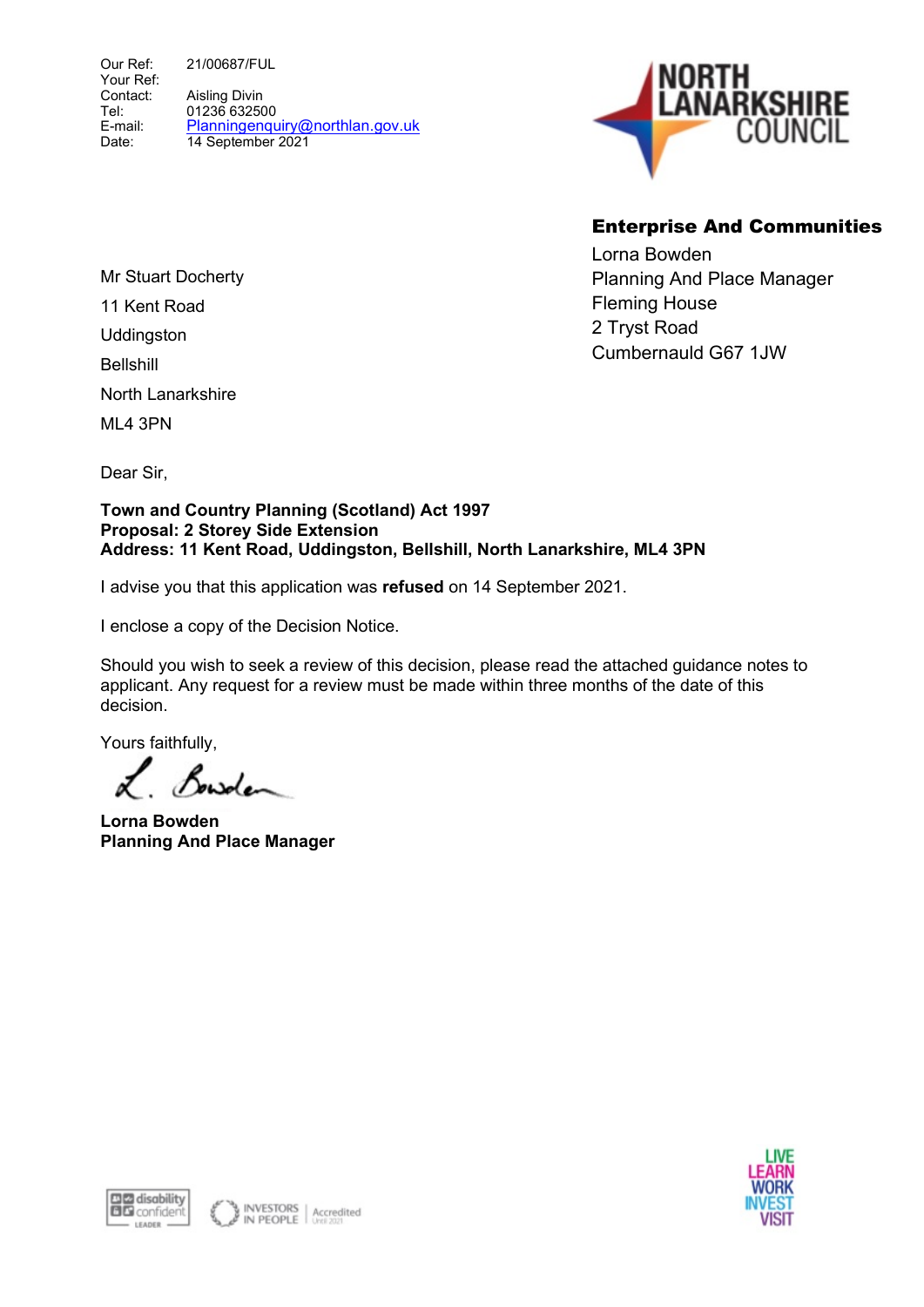

Town and Country Planning (Scotland) Act 1997

No: 21/00687/FUL Date: 14 September 2021 To: Mr Stuart Docherty 11 Kent Road **Uddingston Bellshill**  North Lanarkshire ML4 3PN

With reference to your application dated 28 April 2021 for planning permission under the above Act for the following development:

#### Proposal: 2 Storey Side Extension Address: 11 Kent Road, Uddingston, Bellshill, North Lanarkshire, ML4 3PN

North Lanarkshire Council, in exercise of its powers under the above Act, hereby REFUSES planning permission for the reasons indicated in the paper apart.

The council's reasoning for arriving at the above decision is as follows:-

# Reasoned Justification

The proposed development fails to meet the criteria set out in policies HCF 1A and DSP 4 of the North Lanarkshire Local Plan 2012. The proposal would result in a significant negative impact on the levels of available sunlight entering the window on the front elevation of No. 13 Kent Road to the detriment of their residential amenity. Furthermore; the scale, design and massing of the of the proposed extension is considered overbearing to the neighbouring dwellinghouse.

L. Bowden

Lorna Bowden Planning And Place Manager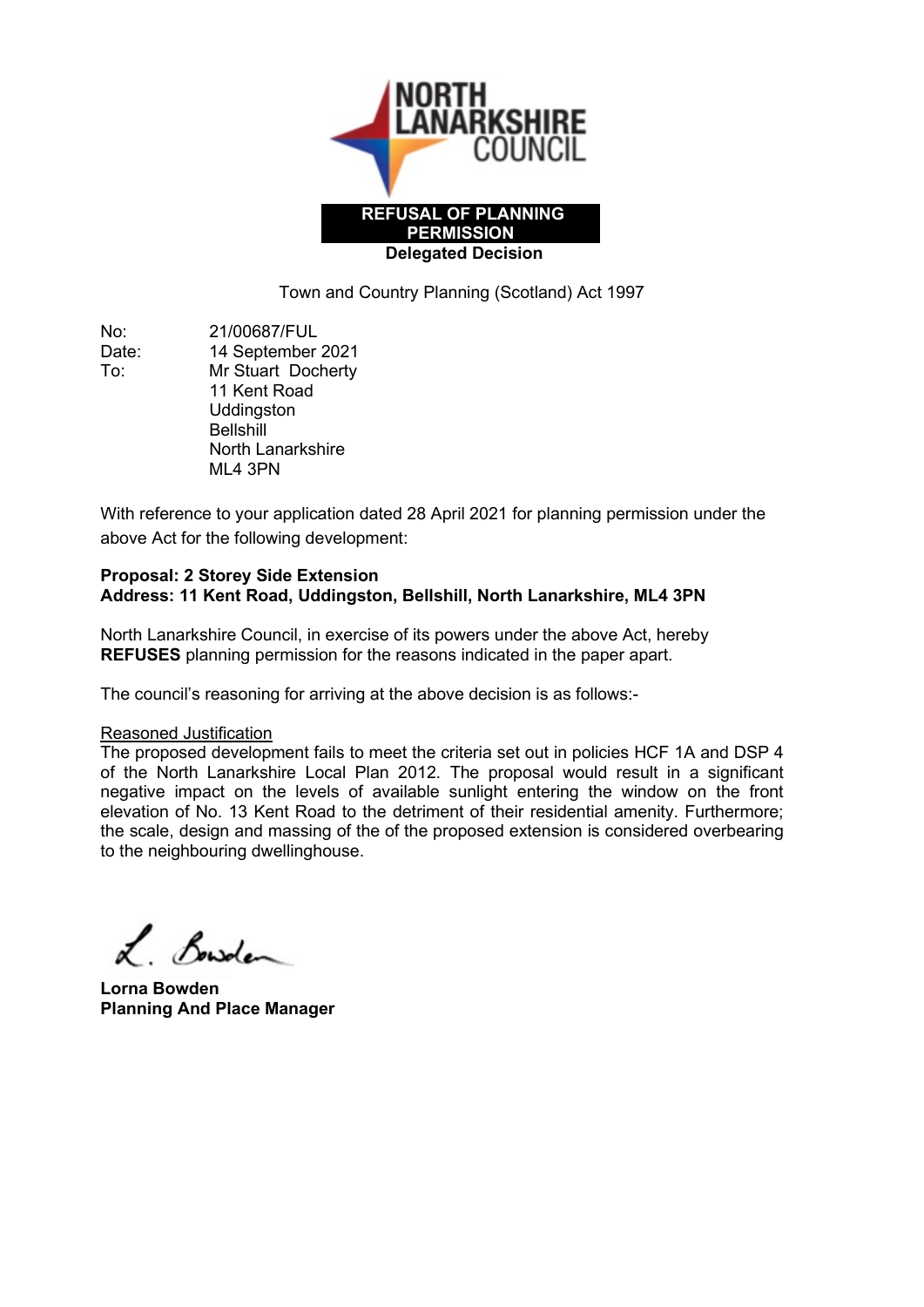#### Paper apart

#### Reasons

1. That the proposed development is contrary to Policies HCF1A and DSP 4, of the North Lanarkshire Local Plan 2012 as the extension is considered unacceptable in terms of its scale and massing resulting in it being overbearing in relation to the neighbouring dwellinghouse at No. 13 Kent Road and would also have a significant negative impact on the available sunlight and daylight to the front elevation of No. 13 Kent Road to the detriment of their residential amenity.

# Notes to Applicant

1. The site is located on potentially contaminated land. Where appropriate, suitable steps require to be taken to ensure that any measures previously provided in connection with the building, in relation to contaminated land remediation, are not damaged or compromised during construction.

 If gas preclusion measures were incorporated into the original building then the same measures should also be incorporated into the proposed works.

 Should the presence of any previously unsuspected contamination become evident during the development of the site it shall be brought to the attention of this Department within one week or earlier. At this stage, a more detailed site investigation to determine the extent and nature of the contaminant(s), and a site specific risk assessment of any associated hazards may be required.

# Additional Notes to Applicant:

# PLEASE READ THESE NOTES CAREFULLY.

These notes do not constitute legal advice, and are not intended to be a comprehensive guide to laws which may apply to the development which you propose to carry out. If you wish to obtain advice on which you will be entitled to rely, you must consult a solicitor or other appropriate professional adviser, e.g. an architect or chartered surveyor.

- 1. A copy of the plan which accompanied your application is returned docketed appropriately.
- 2. Rights of aggrieved applicants to seek review of the decision: If the applicant is aggrieved by this decision taken under delegated powers by the planning authority they may request that a review of the decision is undertaken by the council's Local Review Body. Any request for a review (Notice of Review) must be made within three months of the date of this decision and should be addressed to Committee Services, Civic Centre, Windmillhill Street, Motherwell ML1 1AB. The appropriate Notice of Review form is available online at www.eplanning.scotland.gov.uk. In the event of a review, the Local Review Body may uphold the original decision or may reverse or vary any part of it and may deal with the application as if it had been made to them in the first instance, regardless of the specific issues raised in the Notice of Review.